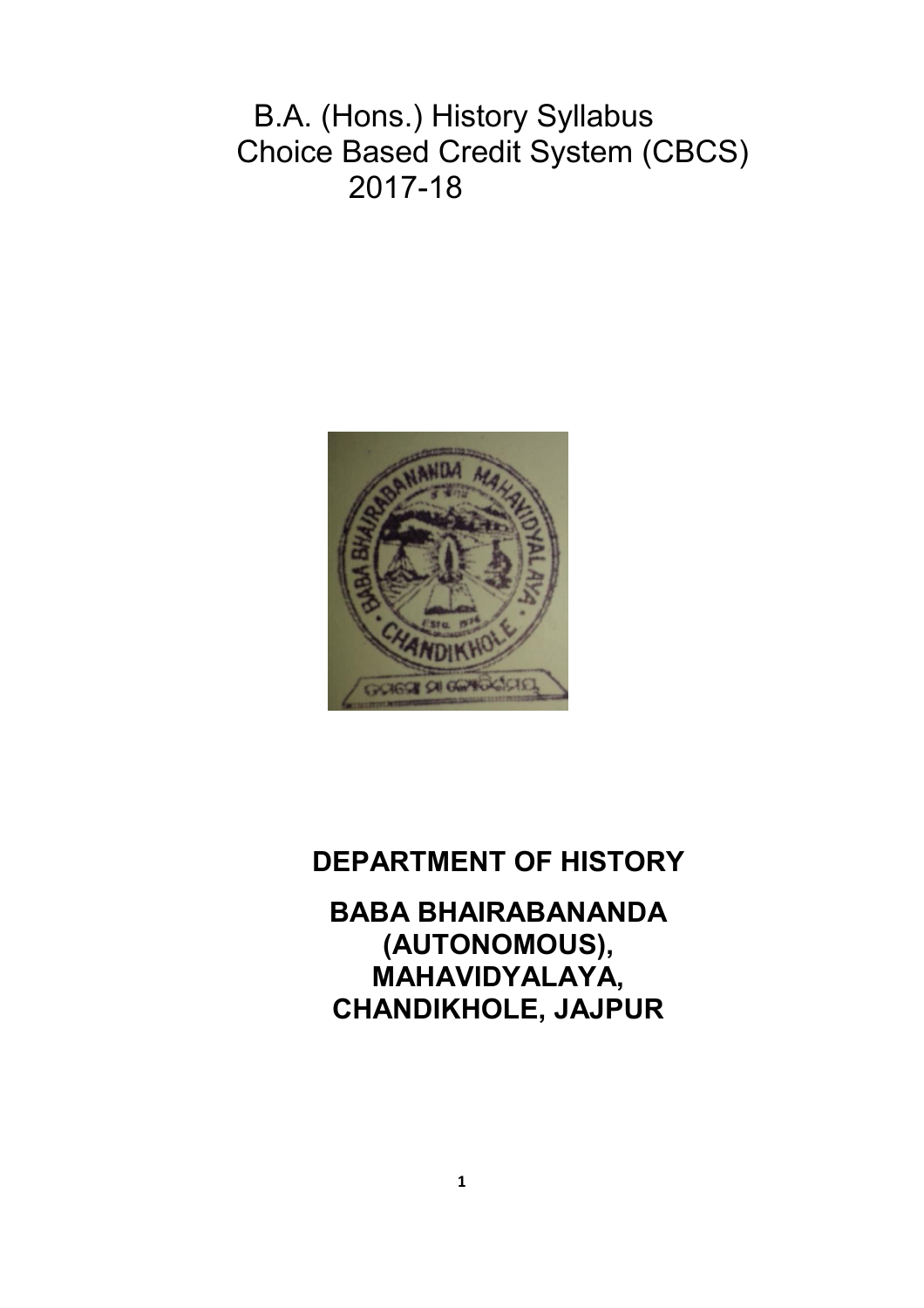B.B.(Auto),Mahavidyalaya, **Chandikhole** B.A. History(Hons) CBCS Syllabus SEMESTER-I SLIPAPERS CREDIT MARKS 1- C.C.I-History of India- I 6 100 2- C.C.II- Social Formations and Cultural Patterns of the Ancient World 6 100 3- AECC-I- Environmental Science 100 4- GE-I- For non-History students: Minor-1 6 100 SEMESTER-II Sl. PAPERS CREDIT MARKS 5- C.C.III- History of India-II 6 100 6- C.C.IV- Social Formations and Cultural Patterns of the Medieval World 6 100 7- AECC-II- English / MIL 2 100 8- GE-II- For non-History students: Minor-2 6 100 SEMESTER-III SI. PAPERS CREDIT MARKS 9- C.C.V- History of India-III(c.750-1206) 6 10- C.C.VI- Rise of Modern West-I 6 11- C.C.VII- History of India-IV(c.1206-1526) 6 12- SEC-I- communication English 13- GE-III- For non-History students: Minor-1 6 SEMESTER-IV SI. PAPERS CREDIT 100 100 100 100 100 MARKS 14- C.C.VIII-Rise of Modern West-II 15- C.C.IX- History of India-V(c.1526-1750) 16- C.C.X- Historical Theories and Methods 17- SEC-II- Understanding Heritage 18- GE-IV- For non-History students: Minor-2 SEMESTER-V Sl. PAPERS 6 6 6 2 6 100 100 100 100 100 CREDIT MARKS 19- C.C.XI- History of Modern Europe-I(c.1780-1939) 6 20- C.C.XII-History of India-VII(1750-1857)6 21- DSE-I- History of United States of America-I(C.1776-1945) 6 22- DSE-II- History and Culture of Odisha6 100 100 100 100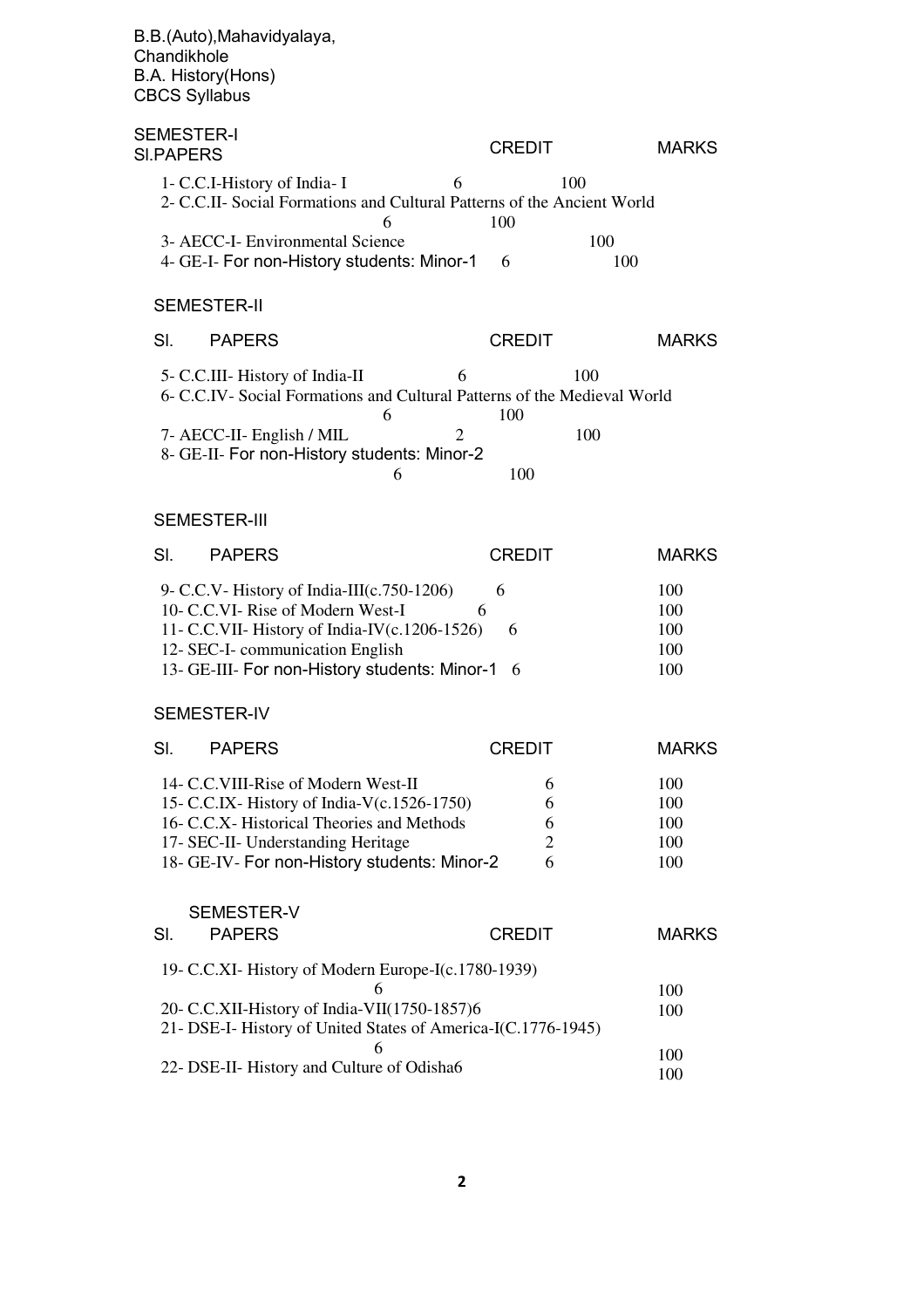SEMESTER-VI

| S.I.<br><b>PAPERS</b>                                             |     | <b>REDIT</b> | <b>MARKS</b> |
|-------------------------------------------------------------------|-----|--------------|--------------|
| 23- C.C.XIII- History of India-VIII(C.1857-1950)                  | 6   |              | 100          |
| 24- C.C.XIV - History of Modern Europe-II(1780-1939)              |     |              | 100          |
| 25- DSE-III- History of United states of America-II (C.1776-1945) |     |              |              |
|                                                                   | h   |              | 100          |
| 26- DSE-IV- Project Report                                        |     |              | 100          |
| TOTAI                                                             | 140 |              | 2600         |

# Abbreviations Used

| C.C: Core Compulsory:14 Papers@ 100 marks each                                     | 1400        |
|------------------------------------------------------------------------------------|-------------|
| A.E.CC: Ability Enhancement Course Compulsory:02 Papers @ 100 marks<br>Each<br>200 |             |
| S.E.C: Skill Enhancement Course: 02 Papers @ 100 marks each=                       | 200         |
| DSE: Discipline Specific Elective: 04 Papers @ 100 marks each=                     | 400         |
| (includingProject)                                                                 |             |
| GE: Generic Elective: 04 papers @ 100 marks each<br>ΤΟΤΑL                          | 400<br>2600 |

\* N.B: The non-History students as Minor-1 and Minor-2 groups may chose from the following Generic Elective (GE) Papers. The details of the following papers are placed at the end of the syllabus: - History and Culture of Odisha Freedom Movement in India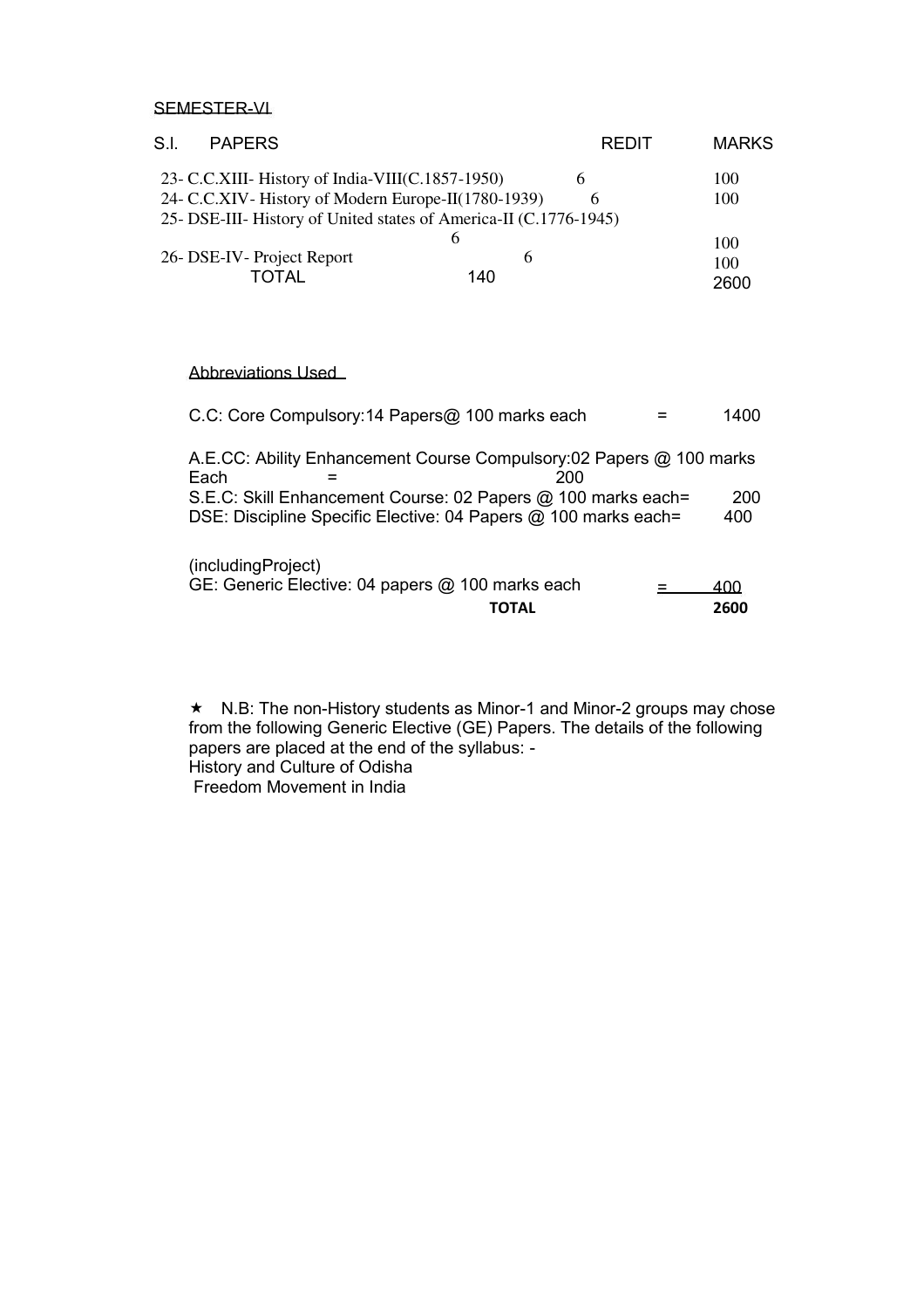B.B.(Auto), Mahavidyalaya, **Chandikhole** 

## CBCS SYLLABUS

B.A.(Hons) HISTORY: 2016-

17

Semester I C.C.I: HISTORY OF INDIA- I

Unit-I: Reconstructing Ancient Indian History

[1] Early Indian notions of History

[2] Sources of Historical Writings: Issues regarding the identification of Ancient places.

[3] Historical Geography (Identification of Ancient historic sites and their importance)

Unit-II: Pre-historic hunter-gatherers

[1] Paleolithic culture- Upper, Middle and Lower; Tool making habit

[2] Mesolithic culture-New developments in technology and economy; rock art.

Unit-III: The advent of food production

Neolithic and Chalcolithic cultures:

[1] Regional and chronological distribution and Settlement pattern

[2] Food Production

Unit-IV: The Harappan civilization

[1] Origins; settlement patterns and town planning

[2] Agrarian base; craft productions and trade

[3] Social and political organization; religious beliefs and practices

[4] Decline & continuty of post-Harappan culture.

Unit-V: Cultures in transition

[1] Origin of the Aryans

[2] Early Vedic Age- Society, Polity, Religion and Philosophy

[3] Later Vedic Age- Social Stratification (Varna and Gender), Polity, Religion,

Literature and Philosophy

Reading List:

R.S. Sharma, India's Ancient Past, New Delhi, OUP, 2007

R. S. Sharma, Material Culture and Social Formations in Ancient India, 1983.

R.S. Sharma, Looking for the Aryas, Delhi, Orient

Longman Publishers,1995

D. P. Agrawal, The Archaeology of India, 1985

Bridget & F. Raymond Allchin, The Rise of Civilization in India and Pakistan, 1983.

A. L. Basham, The Wonder that Was India, 1971.

D. K. Chakrabarti, The Archaeology of Ancient Indian Cities, 1997, Paperback.

D. K. Chakrabarti, The Oxford Companion to Indian Archaeology,New Delhi, 2006.

H. C. Raychaudhuri, Political History of Ancient India, Rev. ed. With Commentary by B. N. Mukherjee, 1996

K. A. N. Sastri, ed., History of South India, OUP, 1966.

Upinder Singh, A History of Ancient and Early Medieval India, 2008.

Romila Thapar, Early India from the Beginnings to 1300, London,

2002.

Irfan Habib,A People's History-Vol.1,PreHistory,2001,

----Vol.-2,Indus Civilization: Including Other Copper Age Cultures

and the History of Language Change till 155 B.C., 2002

**4**  Uma Chakravarti, The Social Dimensions of Early Buddhism. 1997.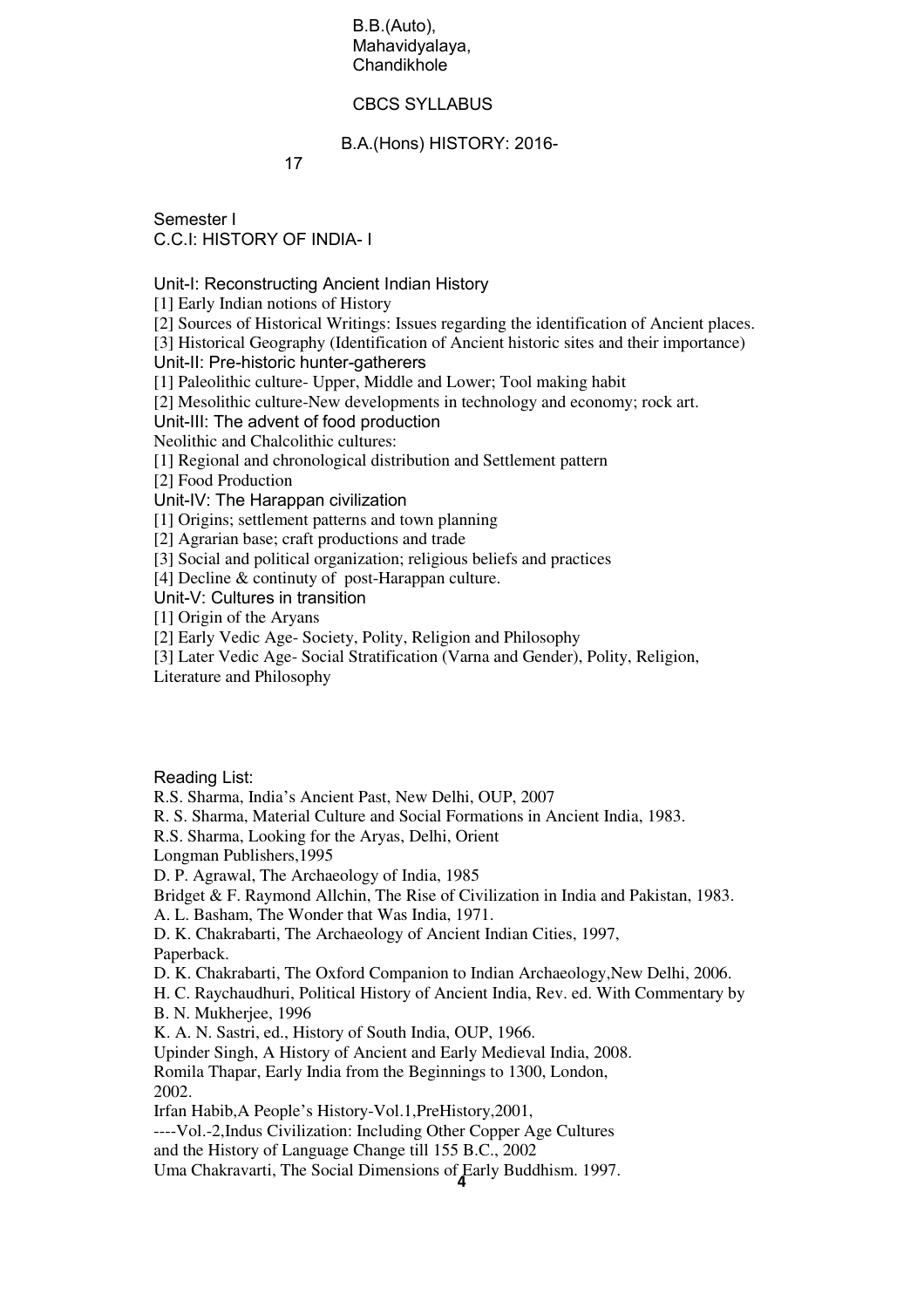Rajan Gurukkal, Social Formations of Early South India, 2010. R. Champakalakshmi, Trade. Ideology and urbanization: SouthIndia 300 BC- AD 1300, 1996.

Gregory L. Possehl, A Indus Civilization: The Contemporary Perspectives, New Delhi, Vistaar publications, 2002.

# C.C.II: SOCIAL FORMATIONS AND CULTURAL PATTERNS OF THE ANCIENT WORLD

Unit-I: Evolution of humankind; Paleolithic and Mesolithiccultures. Unit-II: Neolithic Culture: Food production;beginnings of agriculture and animal husbandry

Unit-III: Bronze Age Civilizations: with reference to any one of thefollowing: i) Egypt (Old

Kingdom); **ii) Mesopotamia (Sumeria & Babylonia)**; iii) China (Shang); iv) Eastern Mediterranean (Minoan); economy, socialstratification, state structure, religion. Unit-IV: Nomadic groups in Central and West Asia; Advent of iron and its Implications:

1.Archaeological evidences of domestication of West Asia,

2. Significance of domestication and Nomadism

3. Archaeological evidences of Nomadic tribe:Hittites

Unit-V: Ancient Greece:

Agrarian economy, urbanization, trade and politics in Ancient Greece: Athens and Sparta; Greek Culture.

Reading List:

Burns and Ralph. World Civilizations. Cambridge History of Africa, Vol. I. V. Gordon Childe, What Happened in History. G. Clark, World Prehistory: A New Perspective. B. Fagan, People of the Earth. B. Fagan, Ancient civilisation Amar Farooqui, Early Social Formations. M. I. Finley, The Ancient Economy. Jacquetta Hawkes, First Civilizations. G. Roux, Ancient Iraq. Bai Shaoyi, An Outline History of China. H. W. F. Saggs, The Greatness that was Babylon.

B. Trigger, Ancient Egypt: A Social History.

UNESCO Series: History of Mankind, Vols. I - III./ or New ed.

History of Humanity.

R. J. Wenke, Patterns in Prehistory.

G. E. M. Ste Croix, Class Struggles in the Ancient Greek World.

J. D. Bernal, Science in History, Vol. I.

V. Gordon Childe, Social Evolution.

Glyn Daniel, First Civilizations.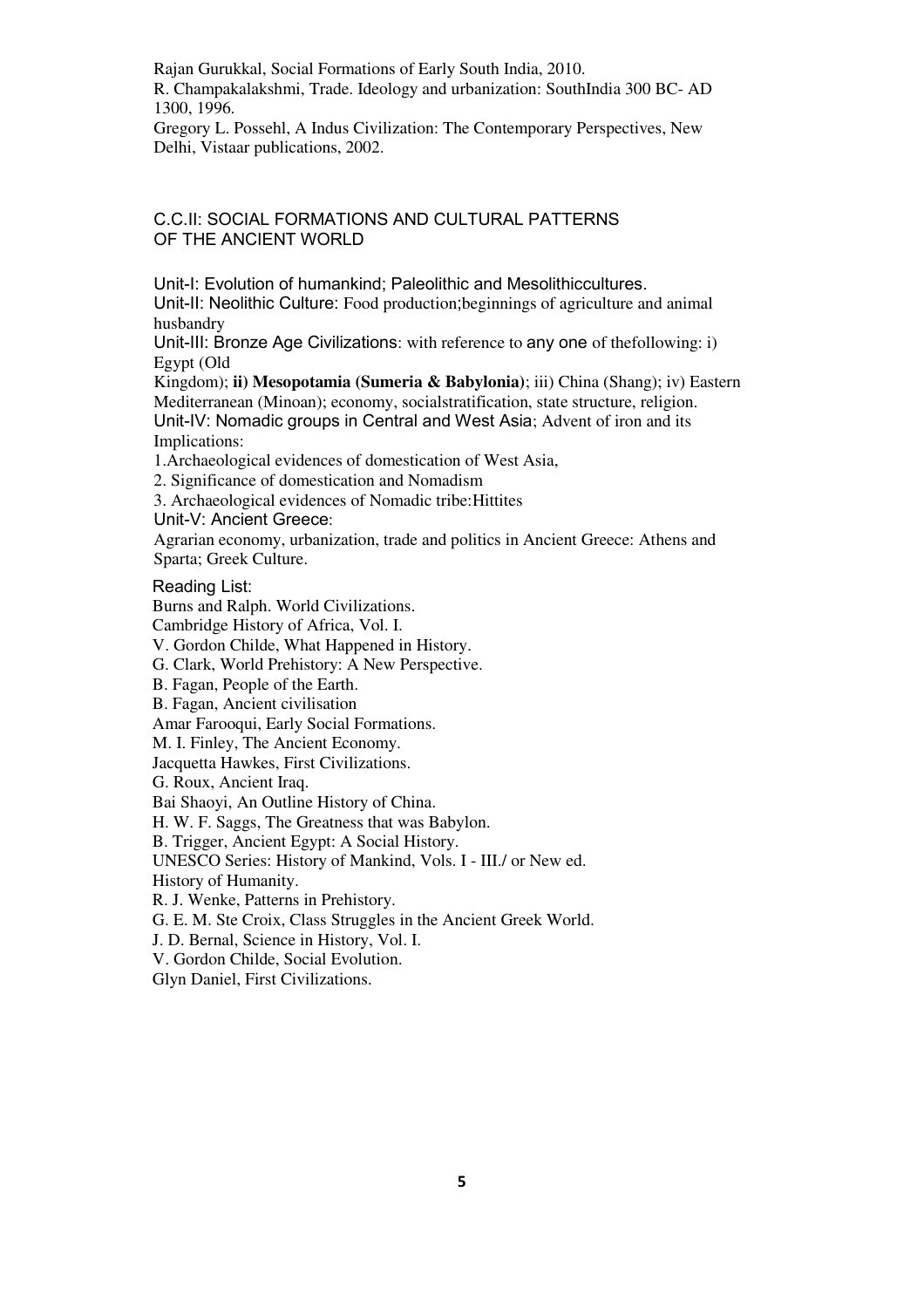## A.E.C.C-I: Environmental Science

(to be prepared by University)

GE-I: For non-History students, Minor-1

Semester II

# C.C.III: HISTORY OF INDIA-II

Unit-I: Economy and Society (circa 300 BCE to circa CE 300):

[1] Expansion of agrarian economy

[2] Urban growth; craft production: trade and trade routes

[3] Social stratification: class, Varna, untouchability & gender.

Unit-II: Changing political formations (circa 300 BCE to circa CE 300):

[1] The Mauryan Empire: Chandragupta Maurya and Asoka-Conquest and Administration;

[2] Post-Mauryan Polities with special reference to the Kushanas and the Satavahanas- Kaniska I and Gautamiputra Satakarni

Unit-III: Towards early medieval India [circa CE fourth century to CE 750]:

[1] Social structure and Economic life in Gupta Age

[2] The problem of urban decay

[3] Varna, proliferation of jatis: changing norms of marriage andproperty.

[4] Gupta Administration

Unit-IV: Religion, philosophy and society (circa 300 BCE- CE 750):

(1) Consolidation of the brahmanical tradition: dharma,Varnashram, Purusharthas, Samskaras.

(2) Theistic cults (from circa second century BC): Mahayana; thePuranic tradition.

Unit-V: Cultural developments (circa 300 BCE- CE 750):

[1] A brief survey of Sanskrit, Pali & Prakrit literature.

[2] Art and architecture; Mauryan, post-Mauryan and Gupta

Reading List:

B. D. Chattopadhyaya, The Making of Early Medieval India, 1994.

D. P. Chattopadhyaya, History of Science and Technology in Ancient India, 1986.

D. D. Kosambi, An Introduction to the Study of Indian History,1975.

S. K. Maity, Economic Life in Northern India in the Gupta Period,1970.

B. P. Sahu (ed), Land System and Rural Society in Early India,1997.

K. A. N. Sastri, A History of South India.

R. S. Sharma, Indian Feudalism, 1980.

Romila Thapar, Asoka and the Decline of th**6** Mauryas, 1997. R.S.Sharma,UrbanDecayinIndia,c.300-1000,Delhi,Munshiram Manohar Lal,1987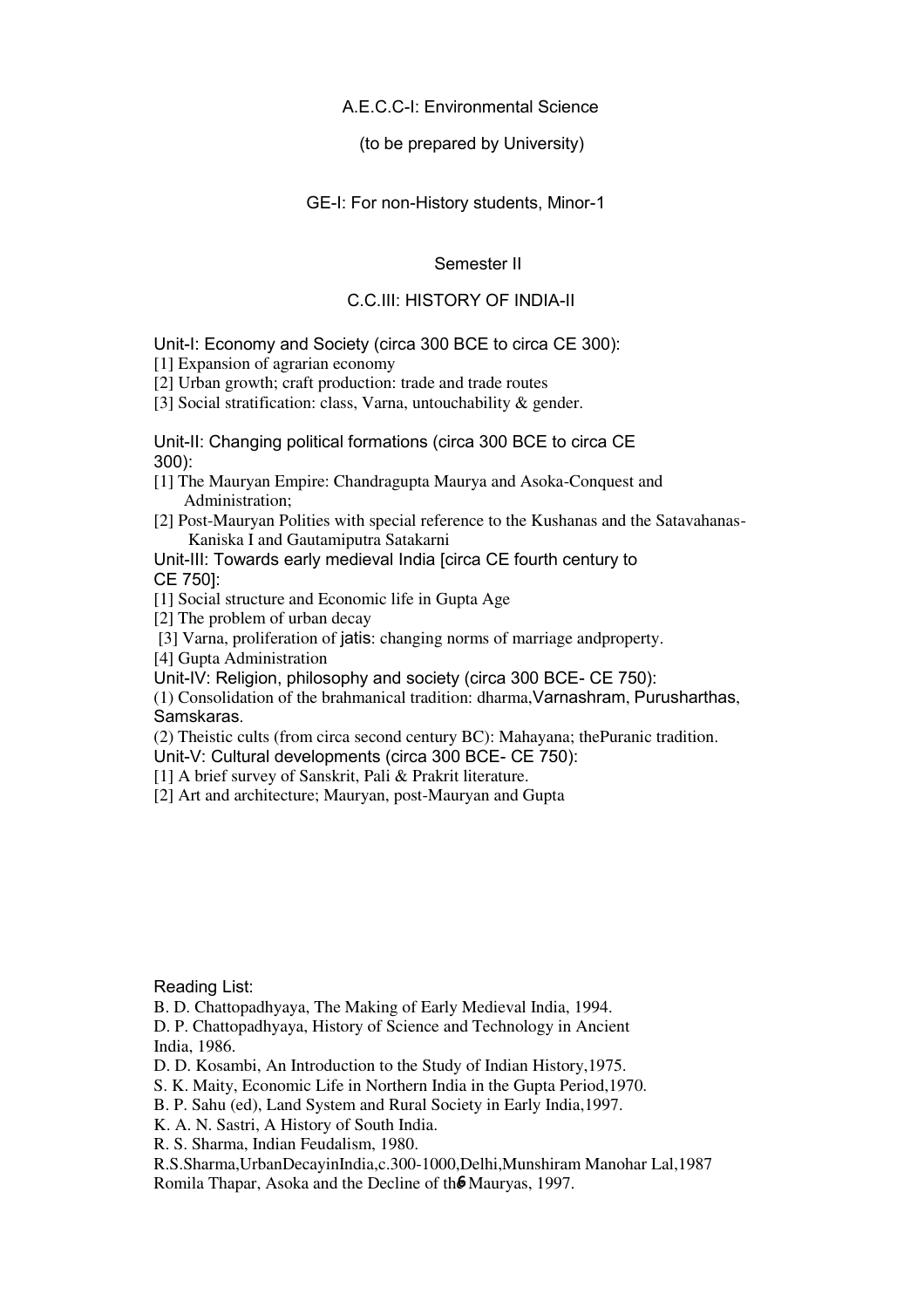Susan Huntington, The Art of Ancient India: Buddhist, Hindu, and Jain, New York, 1985.

N. N. Bhattacharya, Ancient Indian Rituals and Their Social Contents, 2nd ed., 1996.

J. C. Harle, The Art and Architecture of the Indian Subcontinent,1987.

P. L. Gupta, Coins, 4th ed., 1996.

Kesavan Veluthat, The Early Medieval in South India, New Delhi,2009 H. P. Ray Winds of Change, 1994.

Romila Thapar, Early India: From the Origins to 1300, 2002.

## C.C. IV: SOCIAL FORMATIONS AND CULTURAL PATTERNS OF THE MEDIEVAL WORLD

Unit-I: Roman Republic: Polity and Empire inancient Rome: Agrarian economy, urbanization, trade.

Unit-II: Religion and culture in ancient Rome; Crises of the Roman Empire- Rise and fall of Julius Caesar

Unit-III: Economic developments in Europe from 7th to 14th centuries:

[1] Organization of production, towns and trade

[2] Technological developments.

[3] Feudalism- Origin, growth and decline

Unit-IV: Religion and culture in medieval Europe:Medieval Church, Monastic Communities,

and Papacy

Unit-V: Societies in Central Islamic Lands:

[1] The tribal background, ummah, Caliphate state

[2] Religious developments: the origins of shariah, Sufism

[3] Urbanization and trade

Reading List: Perry Anderson, Passages from Antiquity to Feudalism. Marc Bloch, Feudal Society, 2 Vols. Cambridge History of Islam, 2 Vols. Georges Duby, The Early Growth of the European Economy. Fontana, Economic History of Europe, Vol. I (relevant chapters). P. K. Hitti, History of the Arabs. P. Garnsey and Saller, The Roman Empire. SUGGESTED READINGS S. Ameer Ali, The Spirit of Islam. J. Barrowclough, The Medieval Papacy. Encyclopedia of Islam, Ist ed., 4 vols.

M. G. S. Hodgson, The Venture of Islam.

GE-II- (For non-History Students, Minor-2)

Semester III C.C.V: HISTORY OF INDIA-III (c. 750 -1206)

Unit –I: Studying Early Medieval India: [1] Sources: texts, epigraphic and numismatic Data,

[2] Indian feudalism

**7**  [3] Rise of the Rajputs and the nature of the state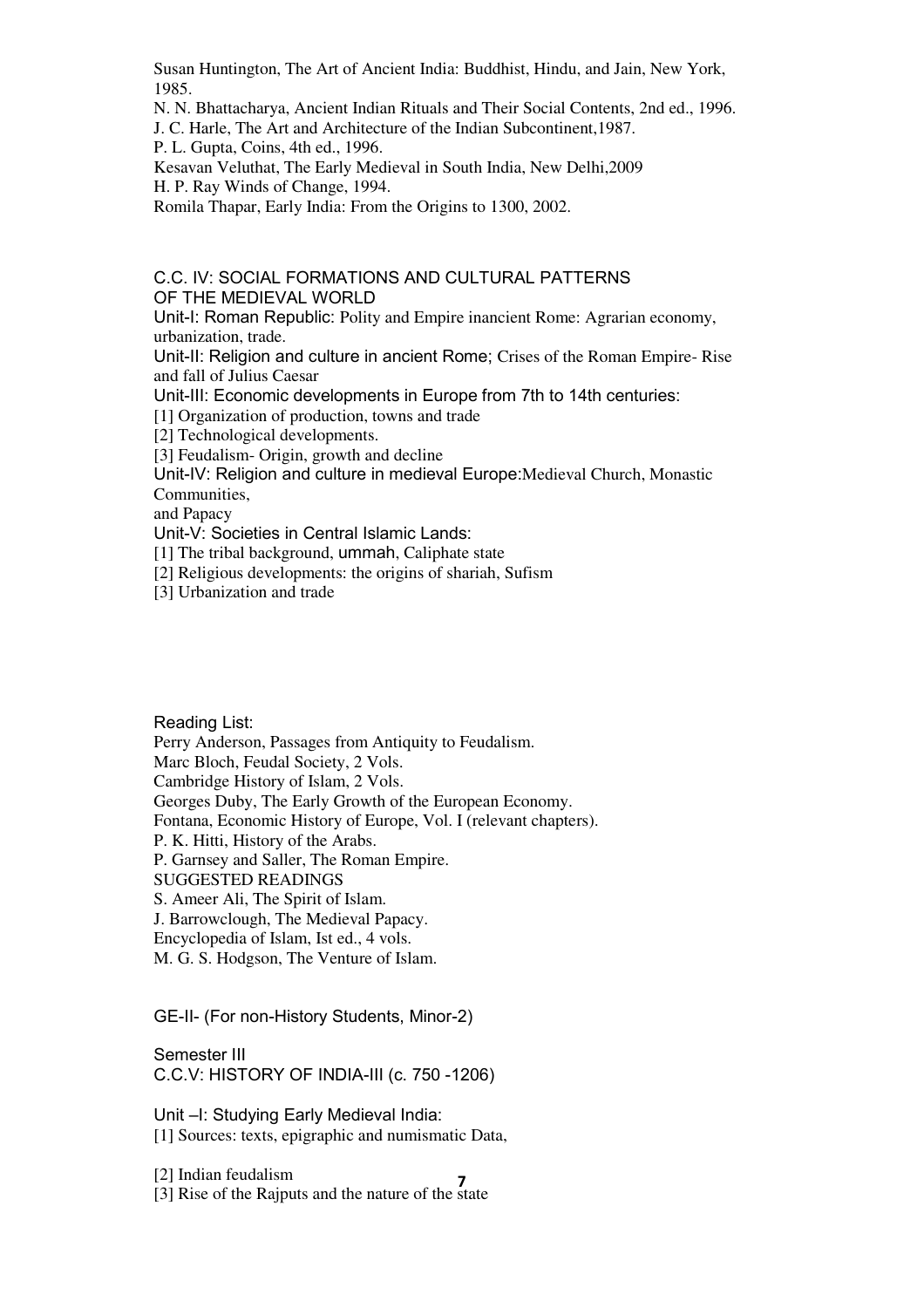Unit-II: Political Structures in Early medieval India

[1] Evolution of political structures: Rashtrakutas, Palas, Pratiharas, and Cholas

[2] Legitimization of kingship; Brahmanas and temples; royalgenealogies and rituals

## Unit-III: Trade and Commerce:

[1] Inter-regional trade

[2] Maritime trade and forms of exchange

[3]Process of urbanization

[4] Merchant guilds of South India

Unit-IV: Religious and Cultural Developments:

[1] Bhakti, Tantrism, Puranic traditions; Condition of Buddhism and Jainism

[2] Regional languages and literature

[3] Art and architecture: Evolution of regional styles: Kalingan

and Dravidian style of Temple Architecture.

## Unit-V:

[1] Arab conquest of Sindh: causes and impact

[2] Causes and consequences of early Turkish invasions: Mahmudof Ghazni; Shahabud-Din of Ghur

## Reading List:

R.S. Sharma, Indian Feudalism (circa 300 - 1200).B.D. Chattopadhyaya, The Making of Early Medieval India.R.S. Sharma and K.M. Shrimali, eds, Comprehensive History ofIndia, Vol. IV  $(A & B)$ .

Mohammad Habib and K.A. Nizami, eds, Comprehensive History of

India, Vol. V, The Delhi SultanateHermann Kulke, ed., The State in India (AD 1000 - AD 1700).

Dissanayake, W. and K. M. Gokul Singh, Indian Popular Cinema,Trentham Book, London, 2004 John Storey, Cultural Theory andPopular Culture, London, 2001\_Oberoi, Patricia, Freedom andDestiny: Gender, Family and Popular Culture in India, Delhi,2009\_Christopher Princy, Camera Indica: The Social Life of

IndianPhotographs, Chicago, 1998

Pankaj Rag, Dhuno ke Yatri, Rajkamal, New Delhi, 2006(Hindi)\_Ramanujan, A.K. Folktales from India A Selection ofOral Tales from Twenty-twoLanguages (Only Introduction).\_Ramaswamy, V. 'Women andthe 'Domestic' in Tamil Folk Songs' in KumkumSangari andUma Chakravarti, eds., From Myths to Markets: Essays on Gender, Shimla, 1999

Singh, Lata (ed.), Theatre in Colonial India: Playhouse ofPower, New Delhi, 2009 N. Karashima, South Indian History and Society (Studies fromInscriptions, AD 850 - 1800

Derryl N. Maclean, Religion and Society in Arab Sindh.Irfan Habib, Medieval India: The Study of a Civilization.Richard Davis Lives of Indian Images.

Romila Thapar, Somanatha: The Many Voices of a History.John S. Deyell, Living Without Silver: The Monetary History of EarlyMedieval North India.

Vijaya Ramaswamy, Walking Naked: Women, Society, andSpirituality in South India. Burton Stein, Peasant State and Society in Medieval South India.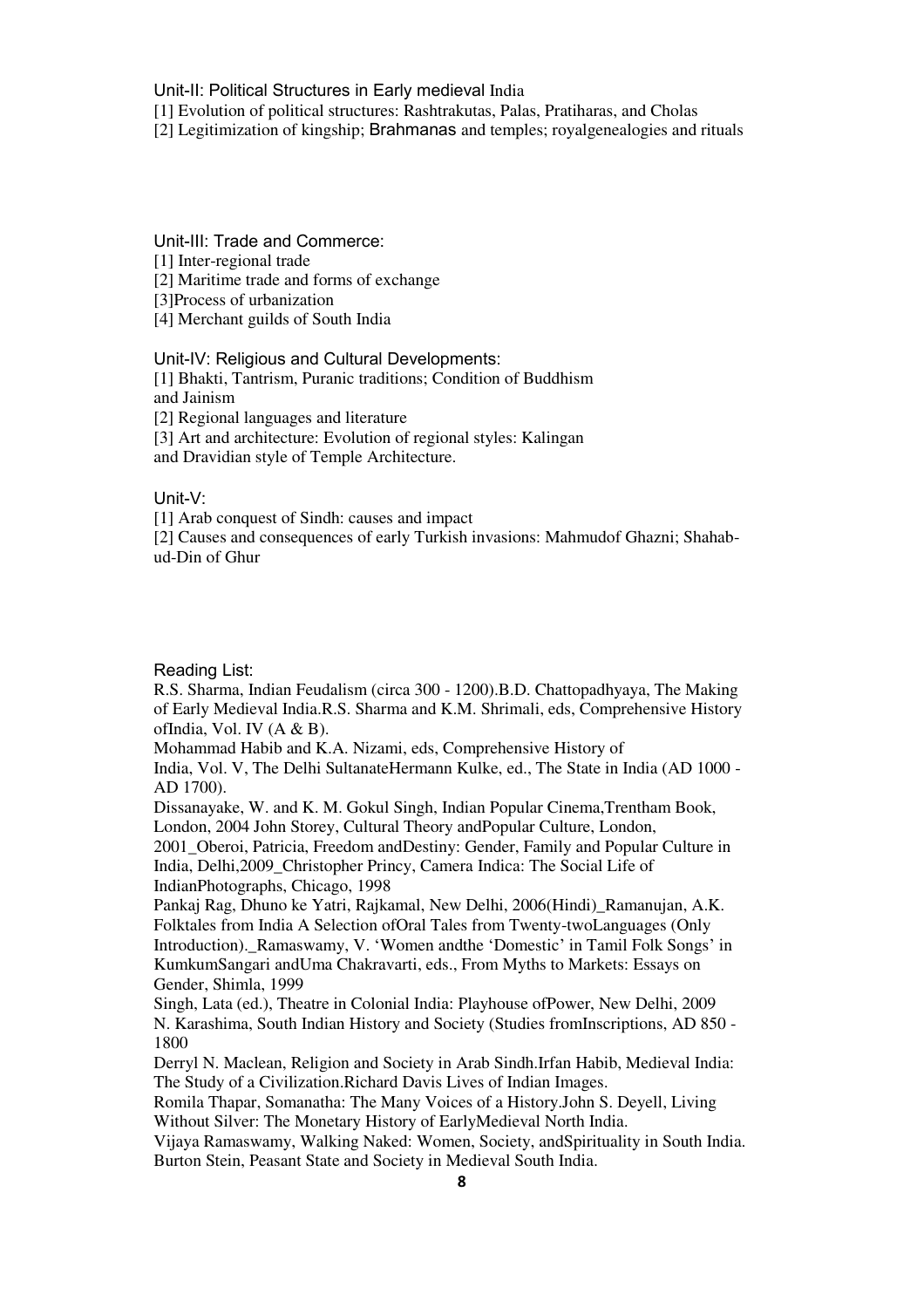R. Champakalakshmi, Trade, Ideology and Urbanization: SouthIndia, 300 BC to 1300 AD.

Al. Beruni's India, NBT edition.Ali Hujwiri, Kashful Mahjoob, tr. R.Nicholson. S C Mishra, Rise of Muslim Communities in Gujarat.J. Schwartzberg, Historical Atlas of South Asia.

# C.C.VI: RISE OF THE MODERN WEST – I

Unit-I: Transition from feudalism to capitalism:

- 1. The problems of Transition: Economic Expansion, Industrial production, trade and commerce
- 2. Urban Development, Town life
- Unit-II:Early colonial expansion:

1. Motives, voyages and explorations

- 2. The conquests of the Americas: Beginning of the era of colonization
- 3. Mining and plantation, The African slaves

Unit-III: Renaissance:

- 1. Its social roots, city-states of Italy
- 2. Spread of humanism in Europe

 3. The Art of Renaissance- Architecture, Sculpture, Painting and Literature Unit-IV: The Reformation

1. Origins, course and results

- 2. Spread of Reformation movements.
- 3. Emergence of European State system: France, England

Unit-V: Economic developments of the sixteenth century:

- 1. Shift of economic balance from the Mediterranean to the Atlantic.
- 2. Commercial Revolution- Causes and Nature
- 3. Growth of Industries and its impact

Reading List:

B. H. Slicher von Bath, The Agrarian History of Western Europe. AD.500 - 1850.

Charles A. Nauert, Humanism and the Culture of the Renaissance (1996).

D. H. Pennington, Seventeenth Century Europe.

F. Rice, The Foundations of Early Modern Europe

G. R. Elton, Reformation Europe, 1517 û 1559.

Harry Miskimin, The Economy of Later Renaissance Europe: 1460 û1600.

J. Lynch, Spain under the Hapsburgs.

James B. Collins, The State in Early Modern France, New Approaches to European History.

L. W. Owie, Seventeenth Century Europe.

M. P. Gilmore, The World of Humanism. 1453 û-1517.

M. S. Anderson, Europe in the Eighteenth Century.

Perry Anderson, The Lineages of the Absolutist State.

Peter Kriedte, Peasants, Landlords and Merchant Capitalists.

Peter Mathias, First Industrial Revolution.

Stuart Andrews, Eighteenth Century Europe.

The Cambridge Economic History of Europe. Vol. I - VI.

The New Cambridge Modern History of Europe, Vols. I - VII.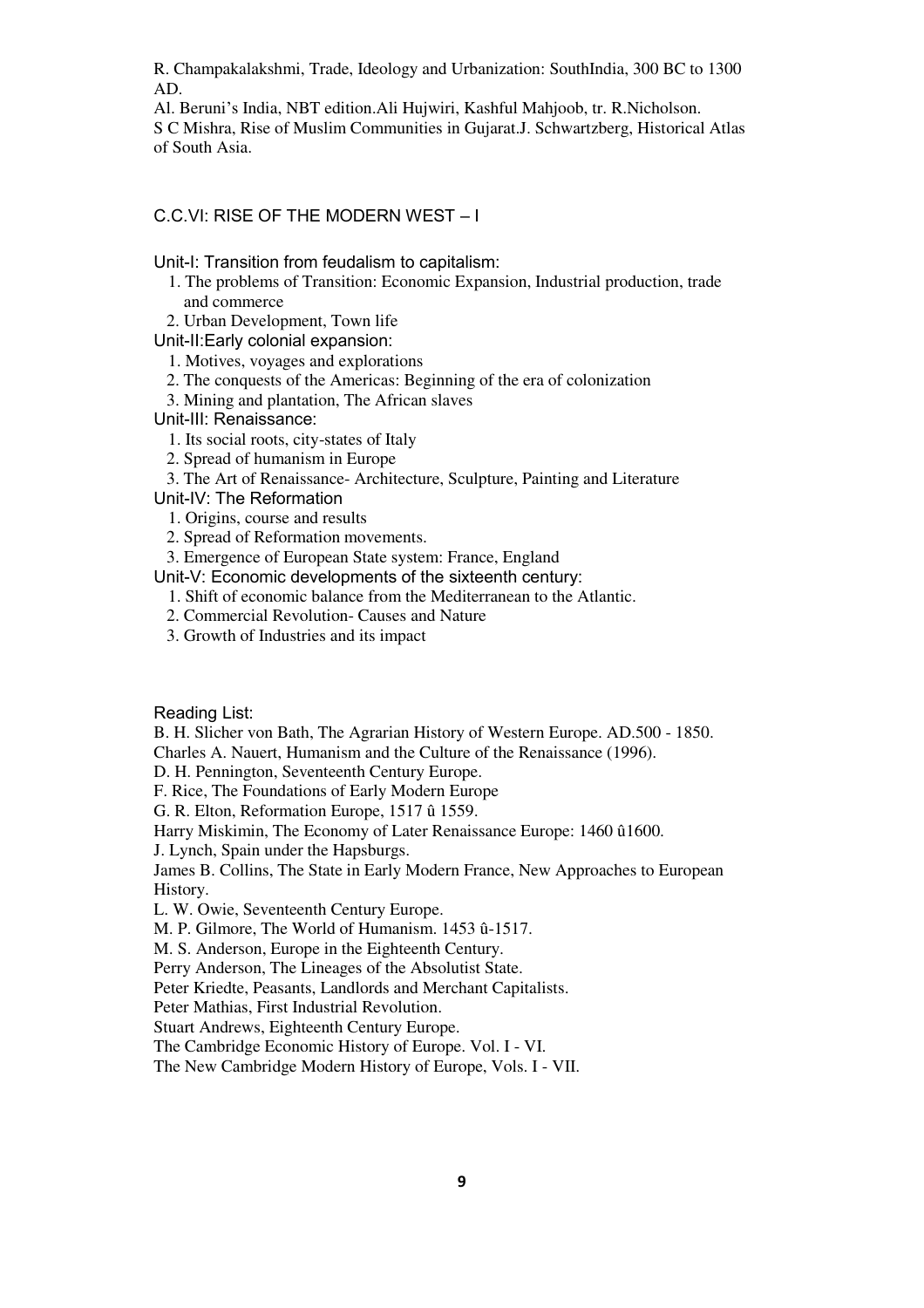# C.C. VII: HISTORY OF INDIA IV (c.1206 - 1526)

Unit-I: Interpreting the Sources of Delhi Sultanate:

Survey of Sources: (a)Persian Tarikh Tradition, (b) Vernacular Histories;(c)Epigraphy Unit-II: Sultanate Political Structures:

1. Consolidation of the Sultanate of Delhi: Balban, the Khaljis and the Tughluqs.

2. Theories of kingship: The ruling elites, Sufis, Ulema and the imperial monuments Unit-III: Emergence of Regional Identities

1. Vijayanagar and Odisha.

2. Regional Art, Architecture and Literature.

Unit-IV: Society and Economy:

1. Iqta and the Revenue-free Grants.

2. Agricultural production, Technology.

3.Market Regulations

4. Trade and Commerce, Indian Ocean (Maritime) Trade.

Unit-V: Religion, Society and Culture:

1. Sufi silsilas: Chishtis and Suhrawardis; doctrines and practices, Social roles

 2. Bhakti movement and monotheistic traditions: Kabir, Nanak and Sri Chaitanya.

 3. Social Impact of the Bhakti tradition: Rise of Liberal Thought, Ideology of Equality and Gender Relations

#### Reading List:

K.A. Nizami, Religion and Politics in the Thirteenth Century.

S.A.A. Rizvi, A History of Sufism in India, Vol. I.

Satish Chandra, Medieval India, vol.I, Har Anand Publications, New Delhi.

Tapan Raychaudhuri and Irfan Habib, eds, Cambridge Economic History of India, Vol. I.

W.H. McLeod, Karine Schomer, et al, Eds, The Sants.

Burton Stein, New Cambridge History of India: Vijayanagara.

Pushpa Prasad, Sanskrit Inscriptions of the Delhi Sultanate.

Richard M. Eaton, ed., India's Islamic Traditions.

Sheldon Pollock, Languages of the Gods in the World of Men.

Vijaya Ramaswamy, Walking Naked: Women, Society, and Spirituality in South India. K.C. Panigrahi, History of Orissa, Cuttack, Kitab Mahal, 2008

#### SEC.I: Understanding Heritage

This course will enable students to understand the different facets of heritage and their significance. It highlights the legal and institutional frameworks for heritage protection in India as also the challenges facing it. The implications of the rapidly changing interface between heritage and history will also be examined. The course will be strongly project-based and will require visits to sites and monuments. At least two Projects will be based on visits to Museums/Heritage Sites.

Unit-I: Defining Heritage

[1]Meaning of 'antiquity'

[2]Archaeological sites (Identification and exploration techniques)

[3]Tangible heritage and Intangible heritage (Folk tradition of odisha ) Unit-II: Evolution of Heritage -Legislation and the Institutional

Framework: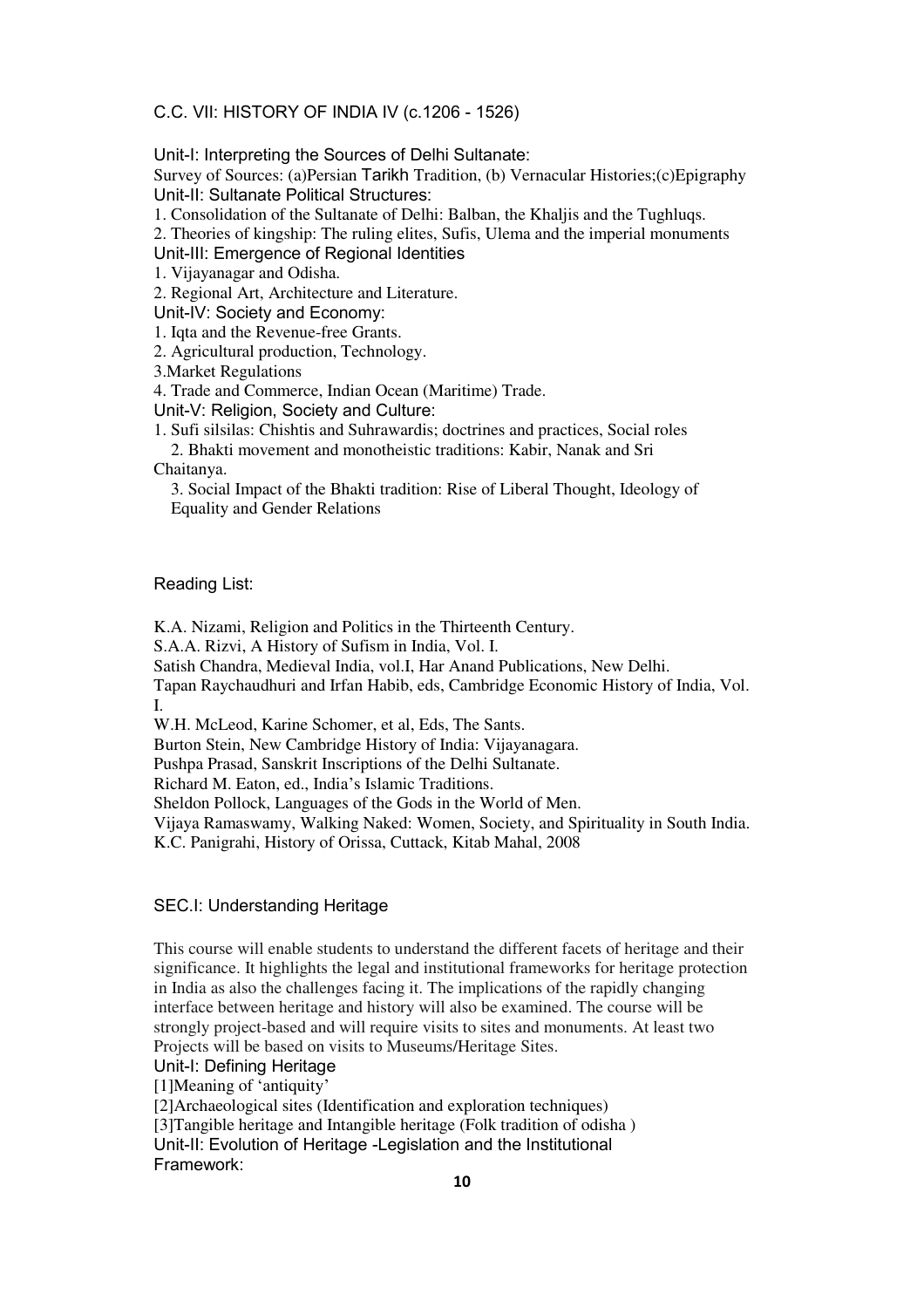[1] Conventions and Acts— national and international Heritage

[2] Heritage related government departments

[3] Museums, Regulatory Bodies

Unit-III: Challenges facing Tangible and Intangible Heritage

[1] Development of Heritage Sites

[2] Antiquity smuggling.

Unit-IV: Heritage and Travel:

[1] Viewing Heritage Sites

[2] The relationship between cultural heritage, landscape and travel, and recent trends

[3] Management of heritage sites: role of local communities

Unit-V: World Heritage Monuments:

[1] Tajmahal

[2] Sanchi stupa

[3] Sun temple at Konark

Reading List

David Lowenthal, Possessed By The Past: The Heritage Crusade andThe Spoils of History, Cambridge, 2010

Layton, R. P. Stone and J. Thomas. Destruction and Conservation ofCultural Property. London: Rutledge, 2001

Lahiri, N. Marshaling the Past - Ancient India and its ModernHistories.Ranikhet: Permanent Black. 2012, Chapters 4 and 5.

S.S. Biswas, Protecting the Cultural Heritage (National Legislationsand International Conventions). New Delhi: INTACH, 1999.

Acts, Charters and Conventions are available on the UNESCO andASI websites (www.unesco.org; www.asi.nic.in)

Agrawal, O.P., Essentials of Conservation and Museology, Delhi,2006\_Chainani, S. 2007. Heritage and Environment. Mumbai:Urban Design Research Institute, 2007

GE-III- (For non-History Students, Minor-1)

Semester IV C.C.VIII: RISE OF THE MODERN WEST – II

Unit- I: 17th century European crisis: economic, social and politicaldimensions Unit-II: The English Revolution and European politics in the 18th century: (1)Major issues-Glorious revolution(1688) (2) Parliamentary monarchy (3) Patterns of Absolutism in Europe Unit-III: Rise of modern science (1) Development of Science from Renaissance to the 17th century (2) Impact of Modern science on European society Unit-IV: Mercantilism, European economics and Preludes to the Industrial **Revolution** (1)Origin and spread of Mercantilism (2) Impact of Mercantilism on European economy (3)Agricultural and Scientific Background to the Industrial Revolution Unit-V: The American Revolution, 1776 (1) Political currents (2) Socio-Economic Issues

(3) Significance of the American Revolution<sub>11</sub>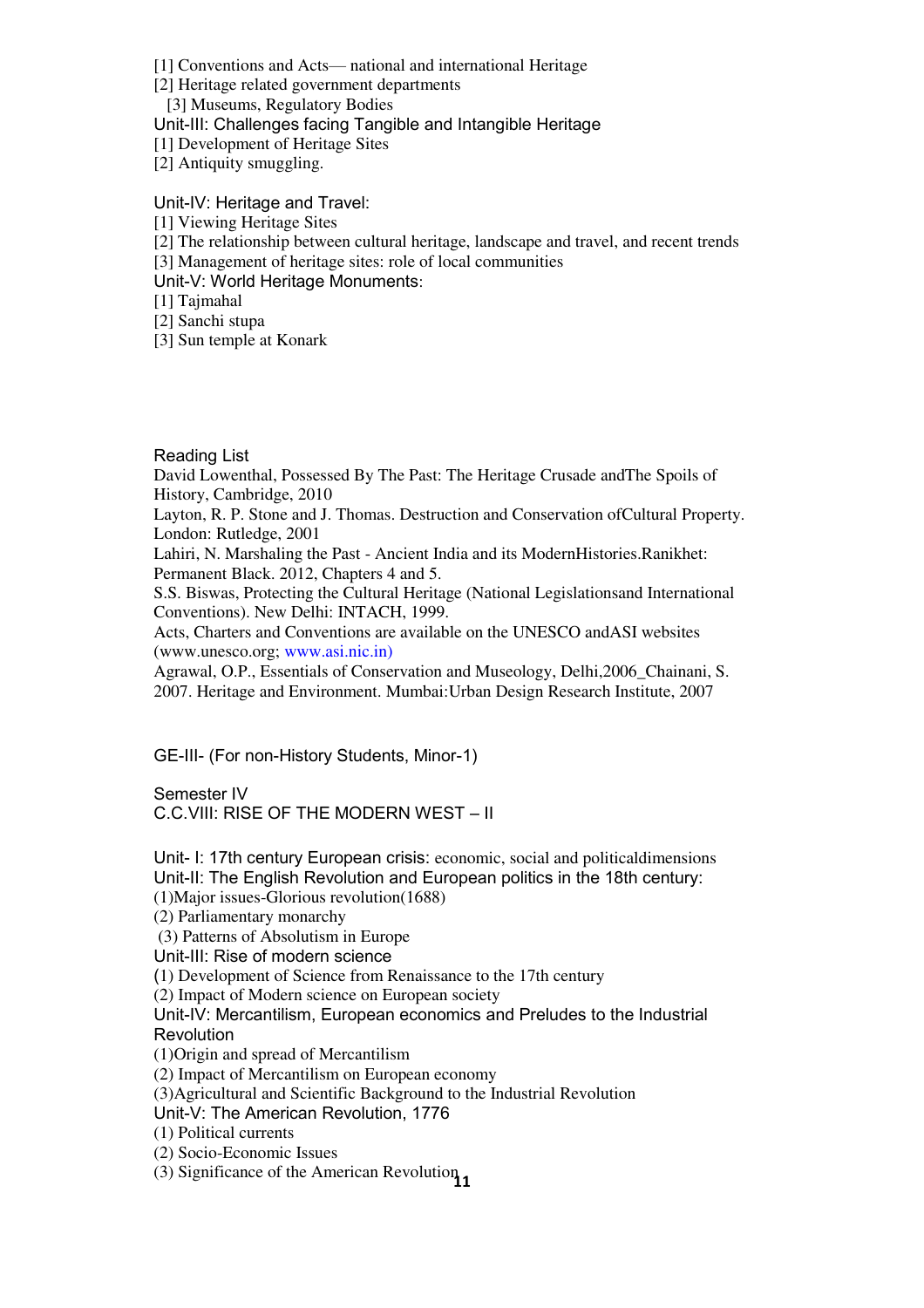#### Reading List:

T.S. Aston and C.H.E. Philpin (eds.), The Brenner Debate. H. Butterfield, The Origins of Modern Science. Carlo M. Cipolla, Fontana Economic History of Europe, Vols. II and III.Carlo M. Cipolla, Before the Industrial Revolution, European Society and Economy, 1000 -1700. 3rd ed. (1993) . D.C. Coleman (ed.), Revisions in Mercantilism. Ralph Davis, The Rise of the Atlantic Economics. Maurice Dobb, Studies in the Development of Capitalism. J.R. Hale, Renaissance Europe. R. Hall, From Galileo to Newton. Christopher Hill, A Century of Revolutions. Rodney Hilton, Transition from Feudalism to Capitalism. Stephen J. Lee, Aspects of European History, 1494 - 1789. G. Parker, Europe in Crisis, 1598 - 1648. G. Parker and L.M. Smith, General Crisis of the Seventeenth Century. J.H. Parry, The Age of Reconnaissance. Meenaxi Phukan, Rise of the Modern West: Social and Economic History of Early Modern Europe. V. Poliensiky, War and Society in Europe. 1618 -48. Theodore K. Rabb, The Struggle for Stability in Early Modern Europe. V. Scammell, The First Imperial Age: European Overseas Expansion, 1400-1715. Jan de Vries, Economy of Europe in an Age of Crisis 1600- 1750. B. V. Rao, World History, New Delhi: Sterling Publishers M. S. Anderson, Europe in the Eighteenth Century.

Perry Anderson, The Lineages of the Absolutist State

Stuart Andrews, Eighteenth Century Europe.

B. H. Slicher von Bath, The Agrarian History of Western Europe. AD. 500 - 1850.

The Cambridge Economic History of Europe. Vol. I - VI.

James B. Collins, The State in Early Modern France, New

Approaches to European

History.

G. R. Elton, Reformation Europe, 1517-1559.

M. P. Gilmore, The World of Humanism. 1453 û-1517.

Peter Kriedte, Peasants, Landlords and Merchant Capitalists.

J. Lynch, Spain under the Hapsburgs.

Peter Mathias, First Industrial revolution.

Harry Miskimin, The Economy of Later Renaissance Europe: 1460 û 1600.

Charles A. Nauert, Humanism and the Culture of the Renaissance (1996).

The New Cambridge Modern History of Europe, Vols. I - VII.

L. W. Owie, Seventeenth Century Europe.

D. H. Pennington, Seventeenth Century Europe.

F. Rice, The Foundations of Early Modern Europe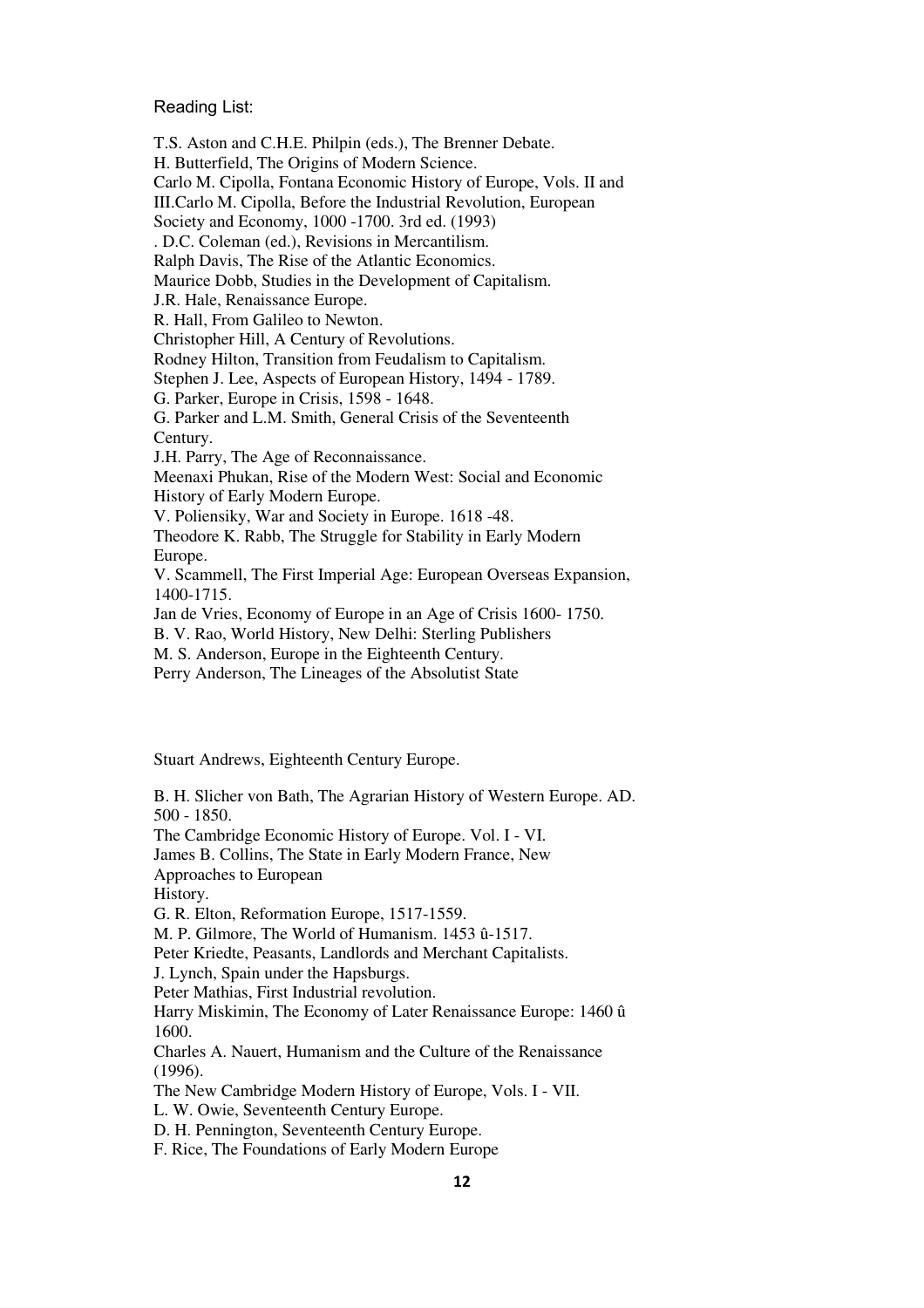## C.C. IX: HISTORY OF INDIA V (c. 1526 - 1750)

Unit-I: Sources:

 (1) Persian literary culture, translations; (2) Vernacular literaryTraditions;(3) Memoirs and Travelogues

Unit-II: Establishment of Mughal rule:

(1) India on the eve of advent of the Mughals

(2) Fire arms, military technology and warfare

(3) Sher Shah: Administrative and Revenue reforms

Unit-III: Consolidation of Mughal rule:

(1) Incorporation of Rajputs and other indigenous groups in Mughal Nobility

(2) Evolution of administrative institutions: zabti, mansab, jagir,madad-i-maash

(3)Decline of Mughals

(4) Emergence of the Marathas; Shivaji; expansionunder the Peshwas

Unit-IV: Society and Economy:

(1) Land rights and revenue system: Zamindars and peasants

(2) Trade routes and patterns of internal commerce; overseas trade

(3) Urban Centres, Craft and Technology

Unit-V: Cultural ideals:

(1) Religious tolerance and sulh-i-kul; Sufi mystical and intellectualinterventions

(2) Mughal Art and Architecture

(3) Mughal Paintings: Themes and Perspectives

#### Reading List:

M. Athar Ali, The Mughal Nobility under Aurangzeb.

Muzaffar Alam and Sanjay Subramanian, eds, The Mughal State,1526 - 1750.

J.F. Richards, The Mughal Empire.

Satish Chandra, Essays on Medieval Indian History.------------------, Medieval India, vol.2, Har Anand Publications, New Delhi

Irfan Habib, Agrarian System of Mughal India, 1526-1707.S.A.A. Rizvi, Muslim Revivalist Movements in Northern India.

S. Arsaratnam, Maritime India in the Seventeenth Century.Satish Chandra, Parties and Politics at the Mughal Court.

Andre Wink, Land and Sovereignty in India.Harbans Mukhia, The Mughals of India. Iqbal Husain, Ruhela Cheiftancies in 18th Century India.

# C.C. X: HISTORICAL THEORIES & METHODS

Unit-I: Meaning and Scope of History

1. Definition, Nature and Scope of History.

2. Object and Value of History.

3. History, Science and Morality.

## Unit-II: Traditions of Historical Writing

1. Ancient Greek Traditions – Herodotus, Thucydides

2. Ancient Roman Traditions - Polybius, Tacitus

3. Medieval Understanding: Western – St. Augustine, Arabic – Ibn Khaldun.

## Unit-III: History as Interdisciplinary Practice

1. History and Archaeology, History and Anthropology.

2. History and Political Science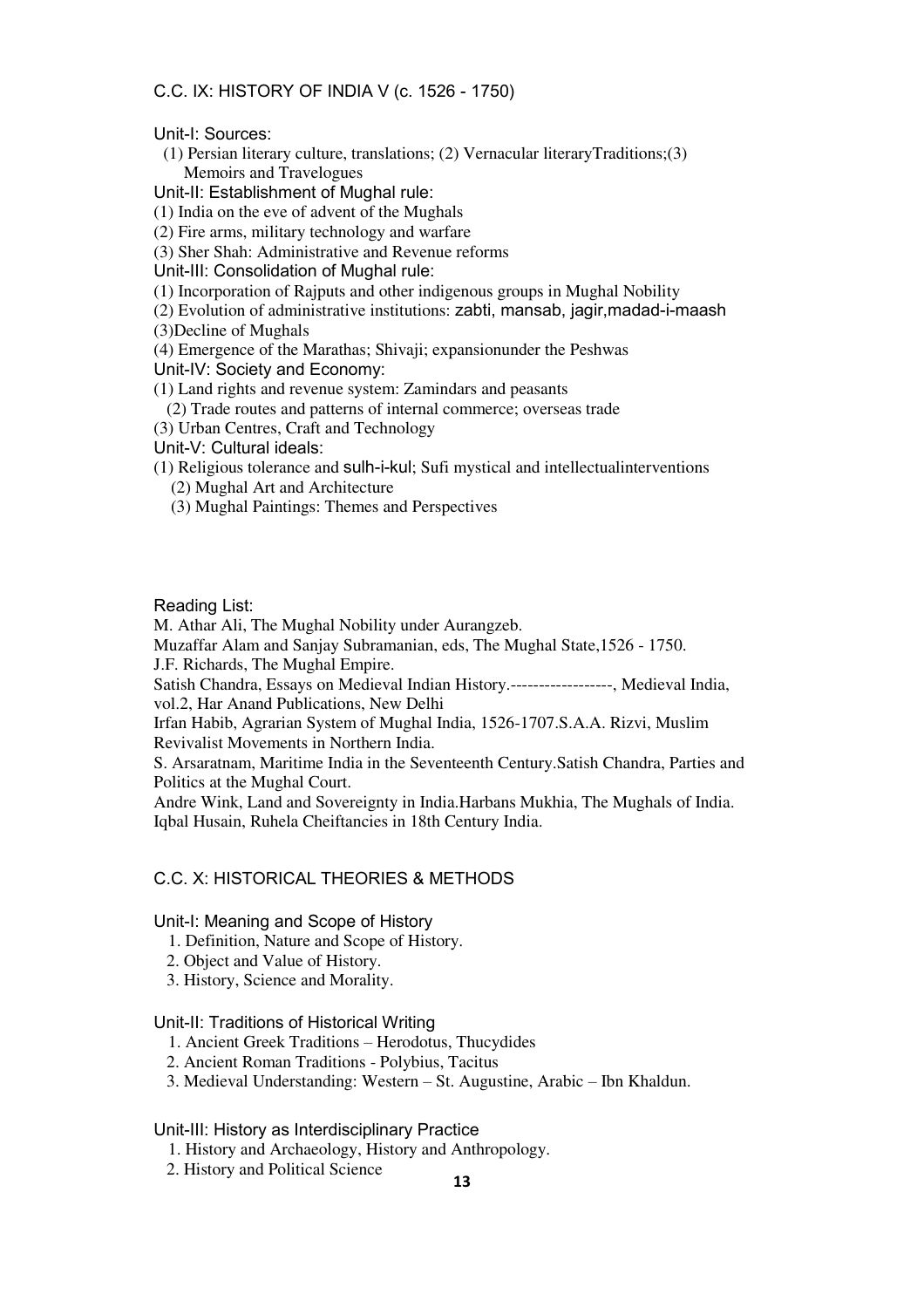## Unit-IV: Modern Theories

- 1. Scientific History: Ranke, Croce, Comte
- 2. Karl Marx, RG Collingwood, Toynbee
- 3. Total History: Marc Bloch, Lucien Febver, Fernand Braudel

## Unit-V: Historical Methods

- 1. Sources of History: Written, Oral. Visual & Archaeological.
- 2. Historical facts.
- 3. Historical Causation.
- 4. Historical Objectivity

## Reading List:

Arthur Marwick, New Nature of History: Knowledge Evidence, Language (Chapter V: The Historian at work: Forget 'facts' Foreground Sources), Lyceum Books Incorporated, 2001.

-------------, The Nature of History (Chapter IV: History, Science and Social Science), London: Macmillan, 1989.

B. Sheik Ali, History: Its Theory and Method, Macmillan, Reprinted, 1996.

E. H. Carr, What is History? , Penguine Books, Reprinted, 1983.

E. Sreedharan, A Text Book of Historiography, Orient Longman, Reprinted, 2004. Irfan Habib, Interpreting Indian History, Northeastern Hill University Publications, Shillong, 1988.

Marc Bloch, The Historian's Craft, Vintage Book, New York, 1953.(Introduction and Chapter-I: History Men and Time)

Maurice Aymard and Harbans Mukhia (eds), French Studies in History, Vols- I & II, Orient Longman, 1989.

Romila Thapar, Past and Prejudice, NBT, New Delhi, 1975.

S. K. Bajaj, History: It's Philosophy, Theory & Methodology, Patiala, 1987.

GENERIC ELECTIVE (GE) PAPERS (For non-History students)

# (1) HISTORY AND CULTURE OF ODISHA

Unit-I: Socio-political life of Early and Medieval Odisha: [1] Kalinga War (261 B.C.) and its significance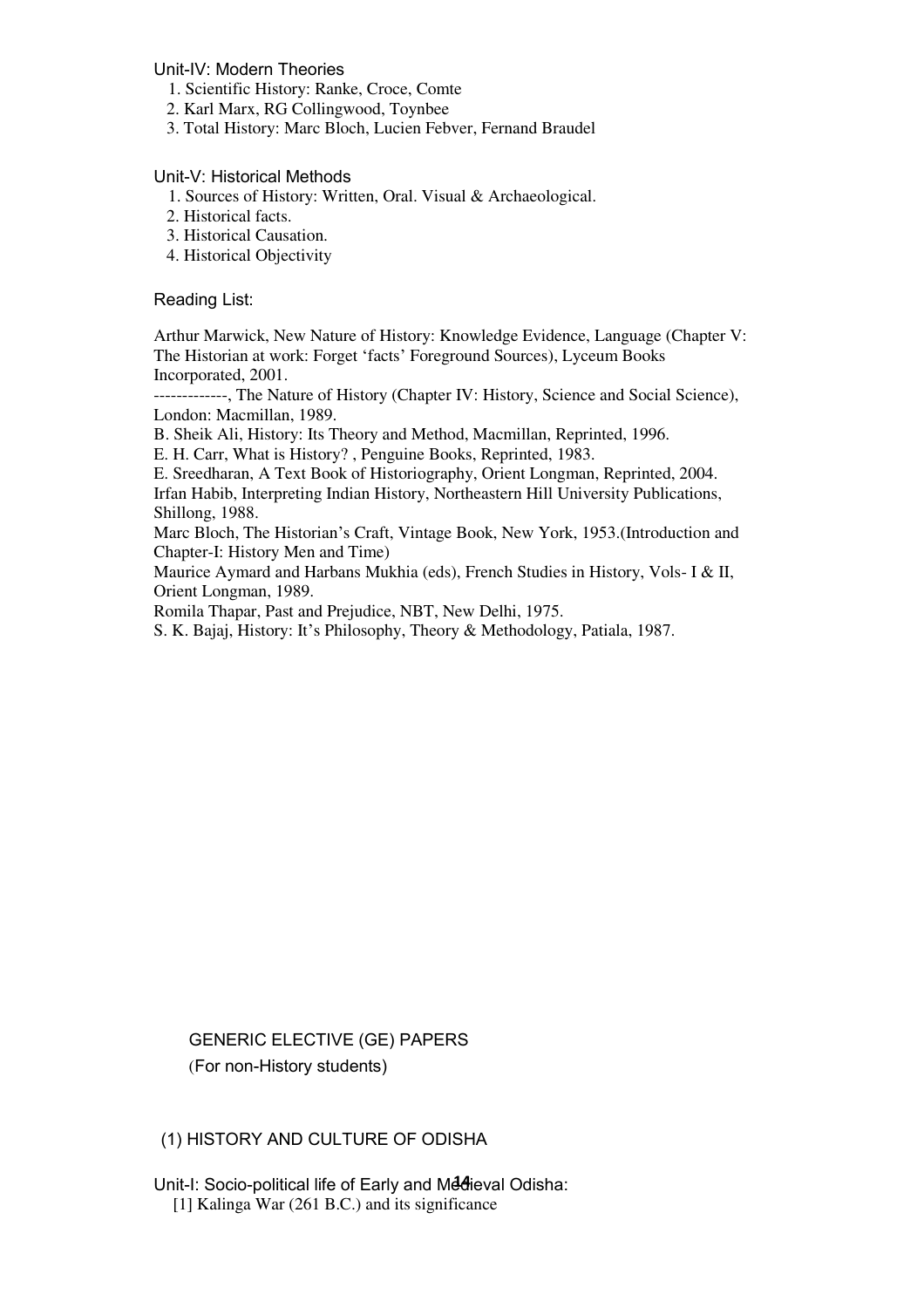- [2] Mahameghavahan Kharavela: His times and achievements
- [3] The Bhauma Karas and The Somavamsis
- [4] The Gangas and The Suryavamsis

Unit-II: Religion, Art and Literature of Early and Medieval Odisha:

- [1] Budhism, Janisim and Sanatana Dharma in Odisha.
- [2] Development of Art and Architecture: Buddhist Art, Temples and Jaina Sculptures
- [3] Evolution and Growth of Odia Language and Literature: Sarala Mohabharata
- [4] Panchasakhas, Sri Chaitanya and Bhakti Movement in Odisha

Unit-III: Political and Economic structure in Medieval Odisha:

- [1] Mughal Administration
- [2] Maratha Administration
- [3] Impact on Odisha's Socio-Economic Condition

Unit-IV: Colonialism in Odisha:

- [1] The Early British Administration: Its Socio-economic impact
- [2] The Odia Identity Movement
- [3] Freedom Struggle in Odisha
- Unit-V: Socio-cultural Changes in Modern Odisha:
- [1] Development of Modern Education
- [2] Social Reform Movements in Odisha
- [3] Modern Odia Literature: Radhanath Roy, Phakir Mohan Senapati and Gangadhar Meher

Reading List:

A. Easchman et al (eds) The Cult of Jagannath and Regional Tradition of Orissa, Manohar, New Delhi, 1978.

A. K. Mishra, Intellectual Tradition of Orissa, Bhubaneswar, 2006.

-----------------, The Raj, Nationalists and Reforms, Bhubaneswar, 2007.

…………….., Indian Culture, Science and Technology (with special emphasis on Odisha),

2011.

B.C. Ray, Orissa under the Mughals

------------, Orissa under the Marahatas

------------, Foundation of British Orissa

B.K. Mallik, Medieval Orissa: Literature, Society, Economy, Bhubaneswar, 1996 ---------------, Paradigms of Dissent and Protest: Social Movements in Eastern India (1400-1700 AD Manahar, New Delhi, 2004.

J. Dora, Sakta Monuments of Orissa, A Study of Art, Architecture and Iconography, New Delhi, 2010.

K.C. Mishra, The Cult Jagannath.

M.N. Das (ed) Sidelights on History and Culture of Orissa, Vidyapuri

M. A. Haq, Muslim Administration in Orissa

A.C. Pradhan, A Study of History of Orissa, Bhubaneswar, Panchsheel

K.C. Panigrahi, History of Orissa, Cuttack, Kitab Mahal, First edition, 1981

Chittaranjan Das, A Glimpse into Oriya Literature, Orissa Sahitya Akademi, Bhubaneswar, 1962

K.B. Tripathi, The Evolution of Oriya Language and Script, Utkal University, Bhubaneswar

K.C. Panigrahi, Sarala Dasa, Sahitya Akademi, New Delhi, 1975 Khageswar Mahapatra, (ed), Charyagitika